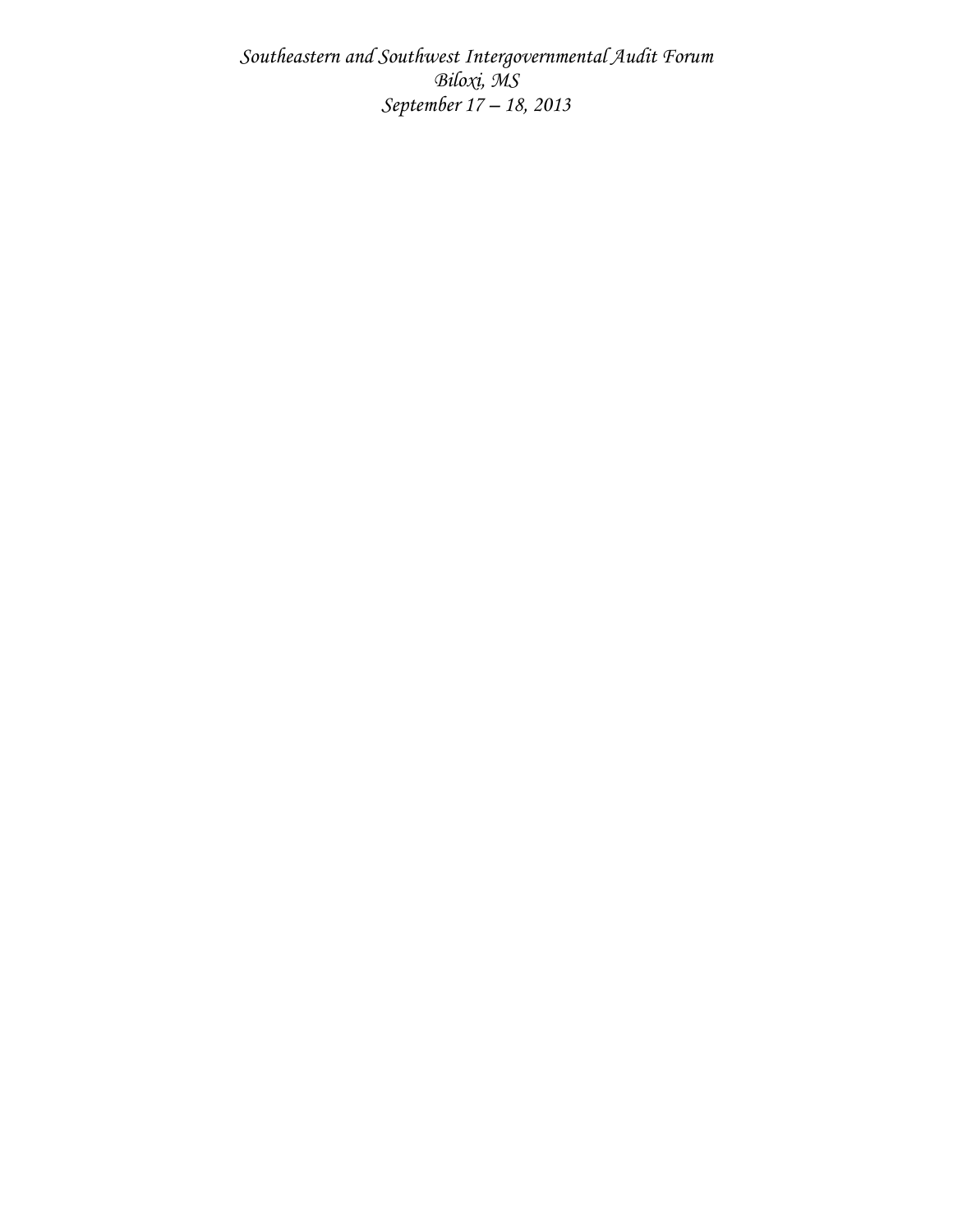**Gene L. Dodaro Gene L. Dodaro** became the eighth Comptroller General of the United States and head of the U.S. Government Accountability Office (GAO) on December 22, 2010, when he was confirmed by the United States Senate. He was nominated by President Obama in September of 2010 from a list of candidates selected by a bipartisan, bicameral congressional committee. He had been serving as Acting Comptroller General since March of 2008.

> Mr. Dodaro has testified before Congress dozens of times on important national issues, including the nation's long term fiscal outlook, efforts to reduce and eliminate overlap and duplication across the federal government and GAO's "High Risk List" that focuses on specific challenges from reducing improper payments under Medicare and Medicaid to improving the Pentagon's business practices.

> In addition Mr. Dodaro has led efforts to fulfill GAO's new audit responsibilities under the Dodd- Frank Wall Street Reform and Consumer Protection Act, under the American Recovery and Reinvestment Act—the stimulus legislation designed to combat the economic downturn, and under the TARP program to help stabilize financial markets and institutions.

As Comptroller General, Mr. Dodaro helps oversee the development and issuance of hundreds of reports and testimonies each year to various committees and individual Members of Congress. These and other GAO products have led to hearings and legislation, billions of dollars in taxpayer savings, and improvements to a wide range of government programs and services.

In a GAO career dating back more than 30 years, Mr. Dodaro has held a number of key executive posts. For 9 years, Mr. Dodaro served as the Chief Operating Officer, the number two leadership position at the agency, assisting the Comptroller General in providing direction and vision for GAO's diverse, multidisciplinary workforce. Mr. Dodaro led the development of GAO's strategic plans for serving Congress and improving government in the 21st Century. He also played a key role in guiding the agency's efforts to highlight current and emerging issues that warrant attention from policymakers.

Until 1999, Mr. Dodaro headed GAO's Accounting and Information Management Division, the agency's largest unit, which specialized in financial management, computer technology, and budget issues. While there, he directed the first-ever audit of the comprehensive financial statements covering all federal departments and agencies. Mr. Dodaro also helped conceive GAO's strategy for strengthening computer security government wide and led the updating of standards for internal controls in the federal government.

Mr. Dodaro worked closely with the Congress and several administrations on major management reform initiatives, including the 1994 Government Management Reform Act, which expanded the Chief Financial Officers Act; the revised 1995 Paperwork Reduction Act and the Clinger-Cohen Act of 1996, which require agencies to implement modern management practices for information technology management; and the 1996 refinements to the Single Audit Act, which outlines requirements for audits of federal assistance to state and local governments. Mr. Dodaro also led management reviews of the Department of Justice, the Internal Revenue Service, the Office of Management and Budget, and the Office of Personnel Management and has extensive experience working with state and local government officials.

Mr. Dodaro, who holds a bachelor's degree in accounting from Lycoming College in Williamsport, Pennsylvania, is a fellow of the National Academy of Public Administration and a member of the Association of Government Accountants. Mr. Dodaro has received many of GAO's top honors as well as recognition from outside organizations, including the American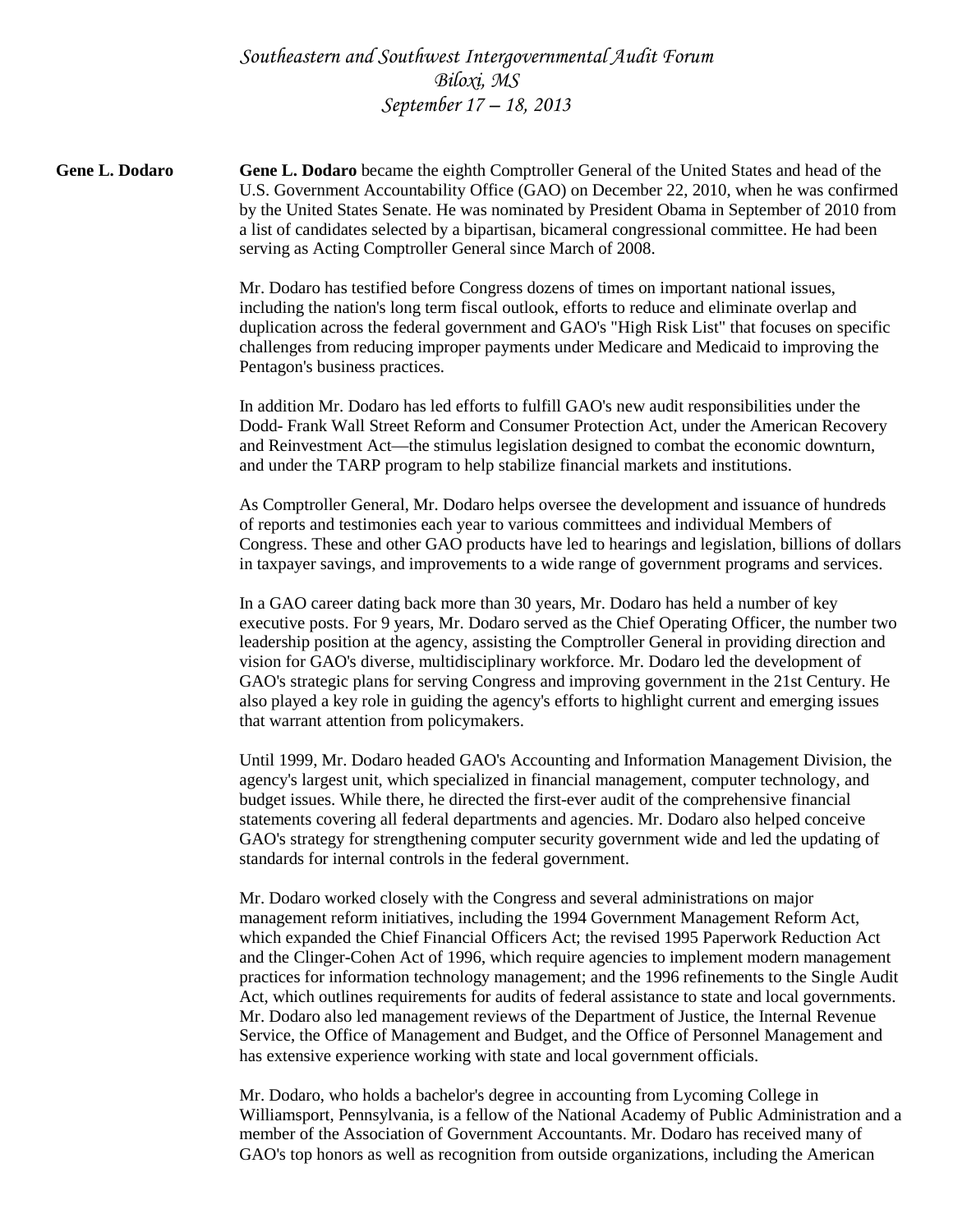# *Southeastern and Southwest Intergovernmental Audit Forum Biloxi, MS*

### *September 17 – 18, 2013*

Society for Public Administration, the Institute for Internal Auditors, and Federal Computer Week. These include:

|                          | The 2009 Roger W. Jones Award from American University for outstanding executive<br>leadership in the federal government.<br>The 2008 Association of Government Accountants' National President's Award in<br>recognition of outstanding vision in leading GAO through a major transition and for<br>partnering with AGA to improve government financial management.<br>The 2006 Association of Government Accountants' Elmer B. Staats Award for<br>improving government performance and government accountability.<br>The 2003 American Society for Public Administration's and the National Academy of<br>Public Administration's National Public Service Award recognizing outstanding<br>practitioners in public service.<br>The 2001 Association of Government Accountants' Frank Greathouse Distinguished<br>Leadership Award for sustained outstanding leadership in financial management.<br>The 2000 Institute of Internal Auditor's (D.C. Chapter) Person of the Year for leadership<br>in addressing the Year 2000 computing challenge.<br>The 1999 Federal Computer Week's Information Technology Top 100 Award.<br>The 1989 Arthur S. Flemming Award for outstanding individual performance in<br>government. |
|--------------------------|-----------------------------------------------------------------------------------------------------------------------------------------------------------------------------------------------------------------------------------------------------------------------------------------------------------------------------------------------------------------------------------------------------------------------------------------------------------------------------------------------------------------------------------------------------------------------------------------------------------------------------------------------------------------------------------------------------------------------------------------------------------------------------------------------------------------------------------------------------------------------------------------------------------------------------------------------------------------------------------------------------------------------------------------------------------------------------------------------------------------------------------------------------------------------------------------------------------------------------|
|                          | Mr. Dodaro is married to the former Joan McCabe and has three adult children.                                                                                                                                                                                                                                                                                                                                                                                                                                                                                                                                                                                                                                                                                                                                                                                                                                                                                                                                                                                                                                                                                                                                               |
| <b>Michelle A. Sager</b> | Michelle Sager is a Director in the U.S. Government Accountability Office (GAO) Strategic<br>Issues team. Her current portfolio covers federal regulatory and budget issues. She previously<br>led a body of work on state and local fiscal conditions, states' and localities' uses of funds from<br>the American Recovery and Reinvestment Act (Recovery Act), and federal grant funds. During<br>2012-2013, Ms. Sager has also worked with a GAO-wide team to identify strategies to more<br>efficiently manage GAO projects.                                                                                                                                                                                                                                                                                                                                                                                                                                                                                                                                                                                                                                                                                            |
|                          | Ms. Sager began her GAO career as a social science analyst consulting with and providing<br>assistance to GAO engagement teams on qualitative and quantitative research methods and<br>analysis. She later managed a portion of and contributed to a multi-year body of work assessing<br>China's World Trade Organization (WTO) membership and U.S. companies' views regarding<br>implementation of China's WTO commitments.                                                                                                                                                                                                                                                                                                                                                                                                                                                                                                                                                                                                                                                                                                                                                                                               |
|                          | Her efforts at GAO have been recognized through multiple Results Through Teamwork, team<br>and Learning Center awards as well as a 2009 Meritorious Service award in recognition of<br>outstanding and sustained leadership in coordinating GAO's efforts to report on the Recovery<br>Act, demonstrating a commitment to serving Congress. Ms. Sager also serves on GAO's adjunct<br>faculty.                                                                                                                                                                                                                                                                                                                                                                                                                                                                                                                                                                                                                                                                                                                                                                                                                              |
|                          | Her prior experience includes positions as an adjunct faculty member at Johns Hopkins<br>University's Institute for Policy Studies and George Mason University's School of Public<br>Policy. Prior to joining GAO, she served as a research fellow and instructor at George Mason<br>University's School of Public Policy and Department of Public and International Affairs. Ms.<br>Sager's experience with intergovernmental policy issues began while serving as legislative staff<br>in the Missouri House of Representatives and continued during positions on a congressional<br>campaign and in the U.S. House of Representatives. Ms. Sager received a Ph.D. in Public<br>Policy and M.A. in International Commerce and Policy from George Mason University in<br>Virginia in addition to a B.A. in Communications and Political Science from Truman State<br>University in Missouri.                                                                                                                                                                                                                                                                                                                               |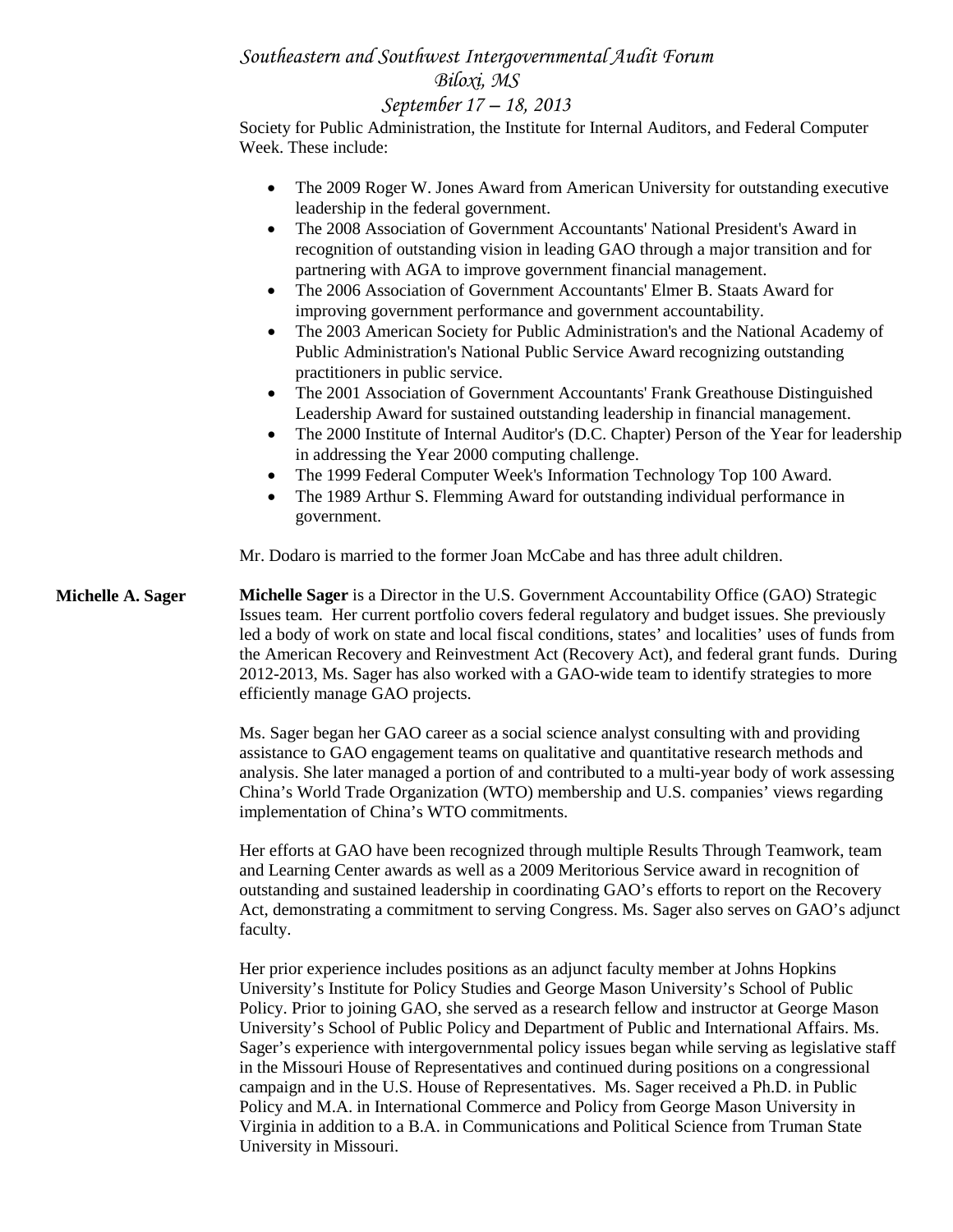|                       | Southeastern and Southwest Intergovernmental Audit Forum<br>Biloxi, MS<br>September 17 - 18, 2013                                                                                                                                                                                                                                                                                                                                                                                                                                                        |
|-----------------------|----------------------------------------------------------------------------------------------------------------------------------------------------------------------------------------------------------------------------------------------------------------------------------------------------------------------------------------------------------------------------------------------------------------------------------------------------------------------------------------------------------------------------------------------------------|
| <b>Kelly Todd</b>     | Kelly Todd is a shareholder at Forensic Strategic Solutions, a national financial investigation<br>firm specializing in fraud examination and investigative financial consulting services. In her<br>work as a forensic accountant and fraud examiner, she provides services for plaintiff and<br>defense attorneys, audit committees, corporate boards, and governmental entities. Ms. Todd<br>testifies as an expert witness in federal and state courts on matters involving economic damages<br>in a broad range of personal and corporate disputes. |
|                       | Ms. Todd has a broad range of experience in the investigation and analysis of electronic<br>evidence. She has conducted forensic examinations for governmental agencies, including the<br>second largest school district in the United States, as well as publicly held and closely held<br>businesses.                                                                                                                                                                                                                                                  |
|                       | Ms. Todd is a faculty member of the American Institute of Certified Public Accountants. She<br>teaches throughout the country on various forensic accounting matters including electronic<br>evidence and discovery, data mining, internal investigations, and financial statement fraud.                                                                                                                                                                                                                                                                |
| <b>Kathleen Tighe</b> | On March 17, 2010, Kathleen S. Tighe was sworn in as the Inspector General of the<br>U.S. Department of Education. In December 2011, Ms. Tighe was appointed by President<br>Obama to chair the Recovery Accountability and Transparency Board, a position she undertakes<br>while continuing to serve as the Inspector General of the Department of Education. In June<br>2011, Inspector General Tighe was also appointed to serve on the Government Accountability<br>and Transparency Board.                                                         |
|                       | Ms. Tighe has a long and distinguished career in government accountability and a wealth of<br>experience in fighting fraud. Prior to taking the helm at Education, she was the Deputy<br>Inspector General of the Department of Agriculture. From 1995 to 2005, she served as Counsel<br>to the Inspector General, General Services Administration and, before that, as an Assistant<br>Counsel for the Office of Inspector General.                                                                                                                     |
|                       | From 1988 until 1991, Ms. Tighe was a Trial Attorney in the Fraud Section of the Commercial<br>Litigation Branch of the Department of Justice. In that post, she litigated cases under the civil<br>False Claims Act involving government agencies, including the Department of Defense, the<br>Department of Agriculture, and the General Services Administration. Prior to her government<br>service, Ms. Tighe was in private practice with the law firm Lewis, Mitchell & Moore.                                                                     |
|                       | As a senior government official, Ms. Tighe has repeatedly demonstrated her strong commitment to<br>transparency and accountability. At the Education Department, she has focused on recovering funds<br>misused by contractors and others. As a member of the Recovery Board, she has been a strong<br>advocate for providing clear accountability on how Recovery Act funds are distributed by federal<br>agencies and used by recipients.                                                                                                              |
|                       | Ms. Tighe also has played an active role in the operations of the Council of the Inspectors General<br>on Integrity and Efficiency (CIGIE), an independent entity established by Congress to promote<br>integrity, economy, and effectiveness in government. She is Chair of CIGIE's Information<br>Technology Committee and a member of CIGIE's Audit Committee. She has lectured frequently<br>to both government and private organizations on issues relating to fraud, waste and abuse in<br>government programs.                                    |
|                       | Ms. Tighe earned her law degree with honors from George Washington University (JD'83). She<br>has a Master's Degree in International Relations from American University (MA'79). She<br>graduated with distinction from Purdue University (BA'76), where she was a member of Phi Beta<br>Kappa.                                                                                                                                                                                                                                                          |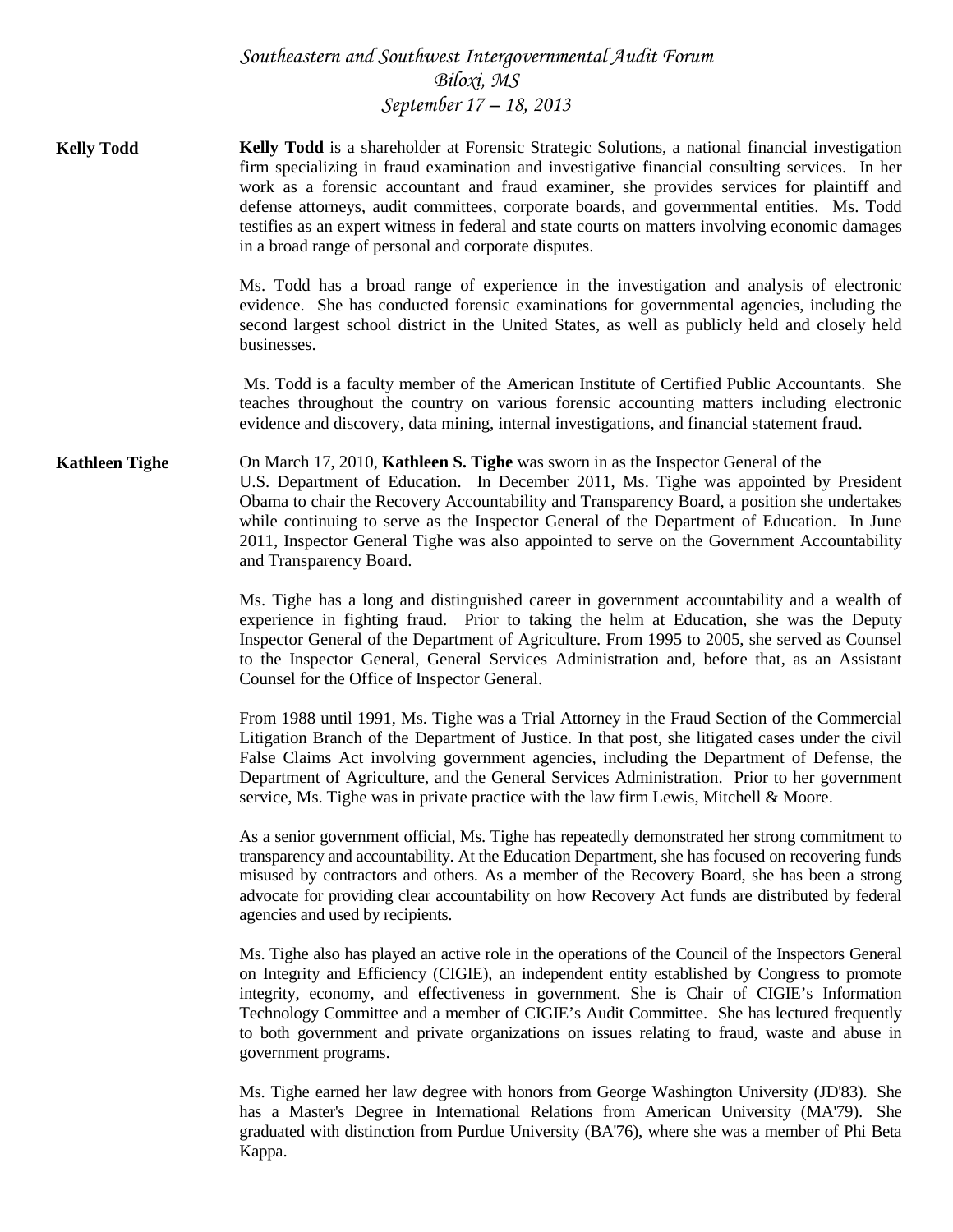|                            | Southeastern and Southwest Intergovernmental Audit Forum                                                                                                                                                                                                                                                                                                                                                                                                                                                                                                                                                         |
|----------------------------|------------------------------------------------------------------------------------------------------------------------------------------------------------------------------------------------------------------------------------------------------------------------------------------------------------------------------------------------------------------------------------------------------------------------------------------------------------------------------------------------------------------------------------------------------------------------------------------------------------------|
|                            | Biloxi, MS                                                                                                                                                                                                                                                                                                                                                                                                                                                                                                                                                                                                       |
|                            | September 17 - 18, 2013                                                                                                                                                                                                                                                                                                                                                                                                                                                                                                                                                                                          |
| <b>Stacey E. Pickering</b> | Elected as Mississippi's 41st State Auditor in 2007, Stacey Pickering was re-elected as State<br>Auditor in 2011, receiving over 75 percent of the vote in the November General Election. Since<br>2008, Pickering has recovered more than \$19 million in embezzled, misappropriated and<br>misspent taxpayer money on behalf of Mississippians. Throughout his political career, Pickering<br>has made tremendous strides in creating more accountability and transparency in government<br>and continues to promote fiscal responsibility and the need for more efficiency and productivity<br>in government. |
|                            | In June 2012, Auditor Pickering was honored with the National State Auditor's Association's<br>"National Excellence in Accountability Award" for his work on ARRA accountability and<br>oversight. In 2009, and again in 2013, the Department of Defense honored him with a Patriot<br>Award from its Mississippi Committee on Employer's Support of the Guard and Reserve<br>(ESGR) in recognition of his extraordinary support of its employees who serve in the<br>Mississippi National Guard and Reserve.                                                                                                    |
|                            | During the 2012 presidential election, Stacey served as the state chairman of Mitt Romney's<br>Presidential campaign in Mississippi where he was surrogate speaking statewide, organizing a<br>volunteer base and raising funds to help in Governor Romney's Presidential race.                                                                                                                                                                                                                                                                                                                                  |
|                            | Auditor Pickering currently serves on the Domestic Working Group for the Office of the<br>Comptroller General of the United States. He also serves on the Financial Management and<br>Intergovernmental Affairs and Performance Audit Committees for the National Association of<br>State Auditors, Comptrollers and Treasurers and is a member of the National State Auditors<br>Association. Stacey Pickering serves as a Chaplain in the Mississippi Air National Guard of the<br>253rd Air Support Squadron. He is also a dedicated troop leader for Boy Scouts of America.                                  |
|                            | Auditor Pickering is a seventh-generation Mississippian from Jones County. He and his wife,<br>Whitney, live in Laurel, Miss., with their four children.                                                                                                                                                                                                                                                                                                                                                                                                                                                         |
| Daryl G. Purpera           | <b>Daryl G. Purpera</b> was unanimously elected by the Legislature to serve as the Legislative<br>Auditor for the State of Louisiana on April 6, 2010, and sworn in on April 19, 2010. Mr.<br>Purpera previously served as the First Assistant Legislative Auditor for three years, and has 27<br>years of audit experience including financial audits, investigative audits, conducting forensic<br>interviews, and testifying before courts and legislative committees.                                                                                                                                        |
|                            | Mr. Purpera holds a Bachelor of Science degree in Accounting from Louisiana State University,<br>and has been a certified public accountant since 1985. He is a member of the American Institute<br>of Certified Public Accountants and served on the AICPA State and Local Government Expert<br>Panel from 2009 - 2011.                                                                                                                                                                                                                                                                                         |
|                            | As a member of the Society of Louisiana Certified Public Accountants, Mr. Purpera serves on<br>the Government Accounting & Auditing Committee. He serves as a state representative for the<br>National Intergovernmental Audit Forum, as well as an Executive Committee Member for the<br>Southwest Intergovernmental Audit Forum. He is also a member of the Association of Certified<br>Fraud Examiners and the Government Finance Officers Association.                                                                                                                                                       |
|                            | As the Louisiana Legislative Auditor, Mr. Purpera statutorily serves on the Fiscal Review<br>Committee, Public Retirement Systems' Actuarial Committee, Cash Management Review<br>Board, Investment Advisory Committee and the Law Enforcement Officers & Firemen's<br>Survivor Benefit Review Board.                                                                                                                                                                                                                                                                                                            |

Mr. Purpera is dedicated to the fulfillment of the LLA's mission: "To foster accountability and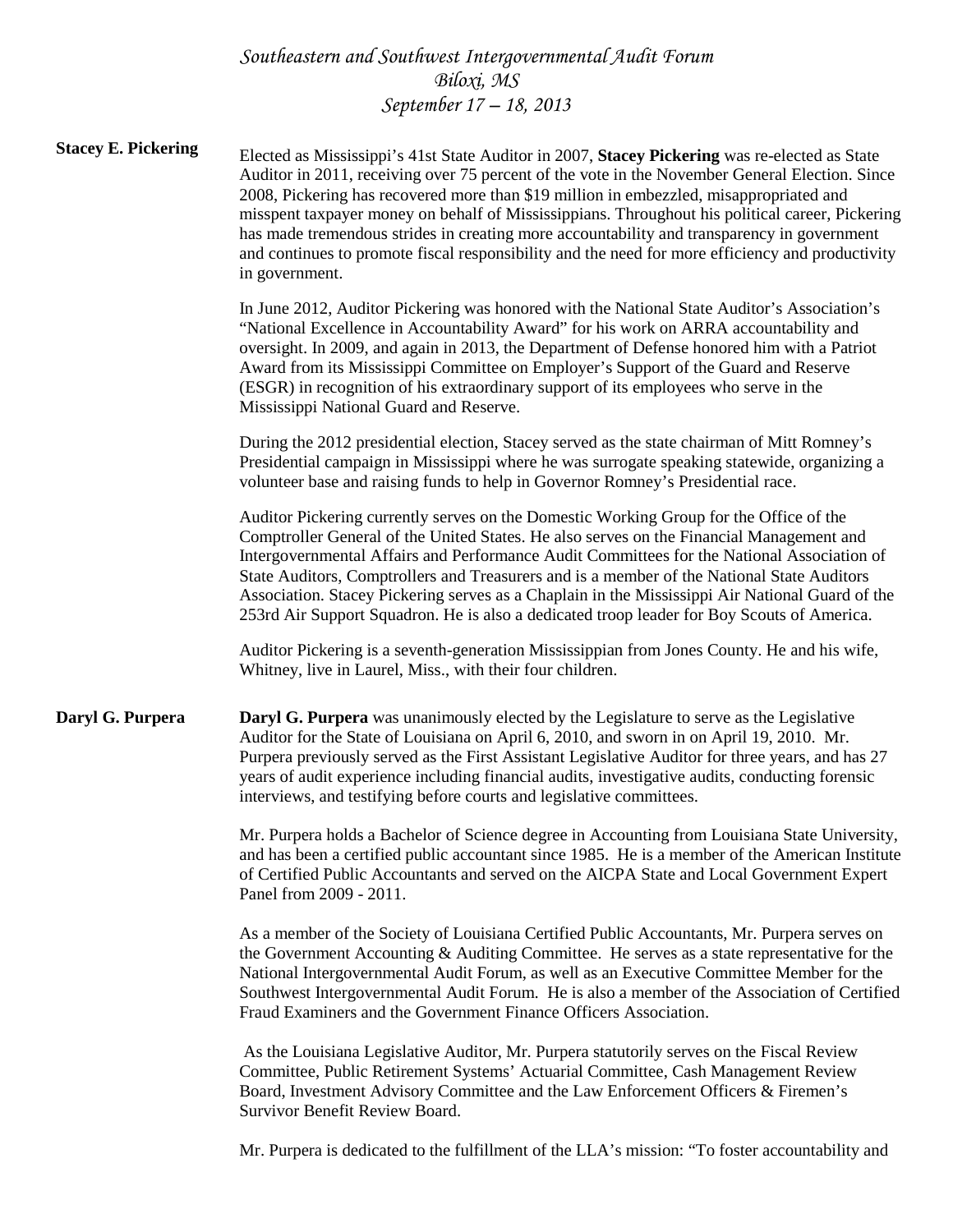transparency in Louisiana government by providing the Legislature and others with audit services, fiscal advice, and other useful information."

**John E. Dicken John Dicken** is a Director for Health Care issues at the U.S. Government Accountability Office where he directs GAO's evaluations of private health insurance and prescription drug pricing issues. Recent areas of focus for GAO reports under Mr. Dicken's leadership include implementation of the Patient Protection and Affordable Care Act, health benefits offered to federal and U.S. Postal Service employees and retirees, and prescription drug payment and pricing in federal programs including Medicare Part D, Medicaid, and the Departments of Veterans Affairs and Defense. He has also led GAO evaluations of nursing home quality of care and long-term care insurance. He previously held Analyst and Assistant Director positions with GAO's Health Care team. Prior to working at GAO, Mr. Dicken was a Senior Analyst for the Presidential Advisory Commission on Consumer Protection and Quality in the Health Care Industry and a legislative fellow with the majority health staff of the Senate Committee on Labor and Human Resources (since renamed the Committee on Health, Education, Labor, and Pensions). Mr. Dicken is a graduate of Carleton College and has a Masters in Public Administration from Columbia University.

**Jerry Durham Jerry Durham** is technical manager for the State of Tennessee, Comptroller of the Treasury, Division of Local Government Audit. The division has statutory responsibility for audits of local governments in Tennessee. A 29-year veteran of the division, Jerry has served as an auditor, audit supervisor, training instructor, and technical manager. Jerry is a Certified Public Accountant, Certified Government Financial Manager (CGFM) and a Certified Fraud Examiner (CFE). As technical manager for the division, he is responsible for developing professional compliance procedures and monitoring the division's quality performance under GASB, AICPA, OMB, and GAO accounting and auditing standards. Some of Jerry's more recent assignments include heading the team that implemented the Risk Assessment Suite of Standards, and assisting the Division in implementing the American Recovery and Reinvestment Act requirements and GASB Statement No. 54. Currently, Jerry is assisting the Division in implementing the new Clarity Standards. In addition, Jerry teaches training classes for the Tennessee Department of Audit (Yellow Book and Audit Findings) and has made training presentations for several other professional organizations including the Tennessee Society of Certified Public Accountants; Tennessee Government Finance Officers Association; National Association of State Auditors, Comptrollers and Treasurers; Association of Government Accountants; County Technical Assistance Service; and various county official's associations. He has served the National State Auditors Association External Peer Review program as a reviewer, team leader, and concurring reviewer and assists in performing field reviews for GFOA's Certificate of Achievement for Excellence in Financial Reporting program. Jerry has also provided training for state auditors in Kentucky, Minnesota, North Dakota, Idaho, North Carolina, and for the New York City Comptroller's Office. In addition to these duties, Jerry currently serves on the state's Interagency Cash Flow Committee which operates under the authority of the Tennessee State Funding Board.

> Jerry was a partner in the accounting firm of Crosthwaite Durham and Associates. He also served as controller for Rural Healthcare of America, Inc., and taught accounting as a member of the adjunct faculty for Columbia State Community College and Austin Peay State University.

> Jerry received his accounting degree from the University of Tennessee at Martin. He is a member of the American Institute of Certified Public Accountants (AICPA); the Association of Government Accountants (AGA) where he serves as chair of the CGFM committee for the Nashville chapter; the Tennessee Government Finance Officers Association (TGFOA) where he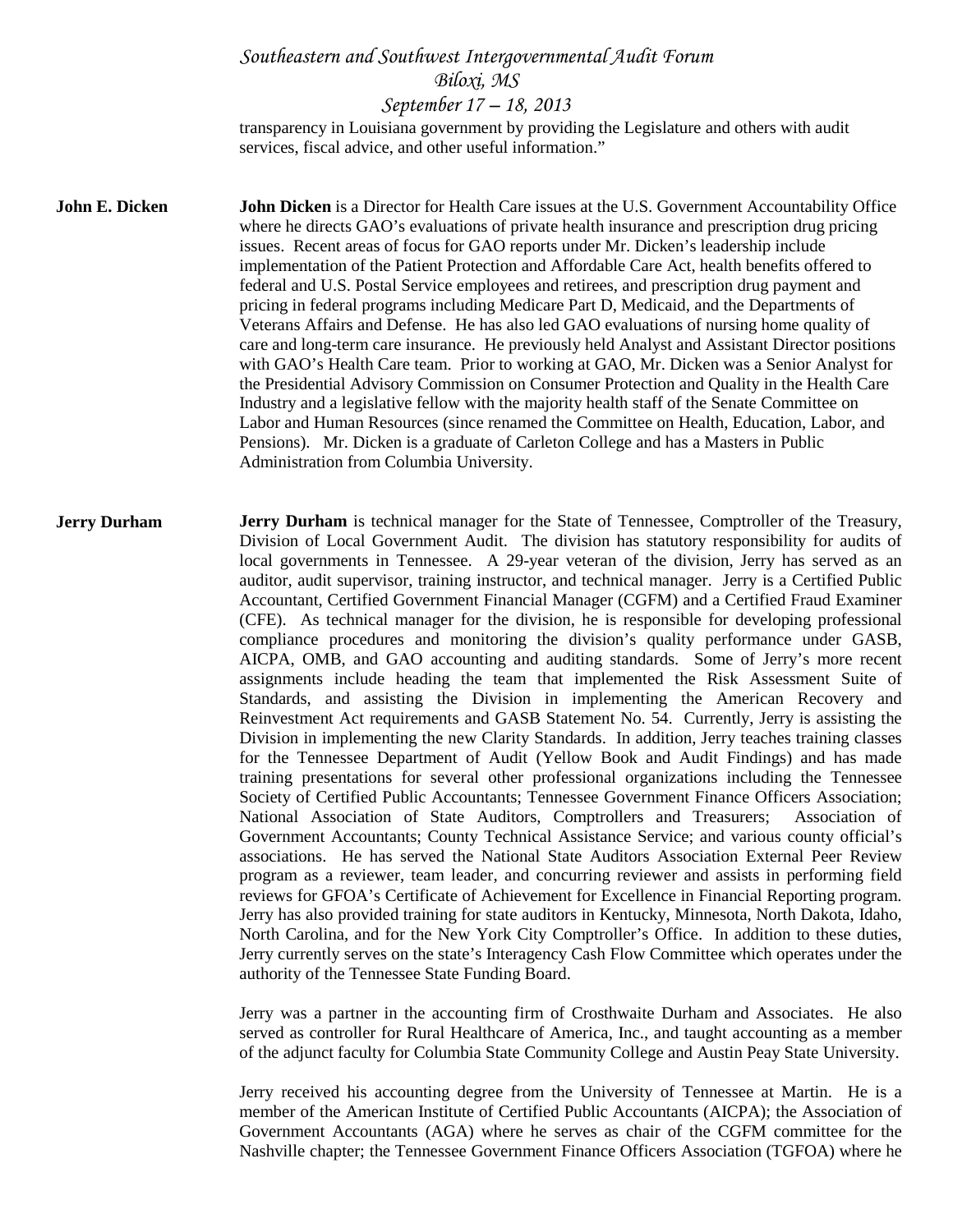|                       | Southeastern and Southwest Intergovernmental Audit Forum                                                                                                                                                                                                                                                                                                                                                                                                                                                                                                                                                                                                                                                                                                                                                                                                                                                                                                                                                                                                                                                                                                                                                                                                                                                                   |
|-----------------------|----------------------------------------------------------------------------------------------------------------------------------------------------------------------------------------------------------------------------------------------------------------------------------------------------------------------------------------------------------------------------------------------------------------------------------------------------------------------------------------------------------------------------------------------------------------------------------------------------------------------------------------------------------------------------------------------------------------------------------------------------------------------------------------------------------------------------------------------------------------------------------------------------------------------------------------------------------------------------------------------------------------------------------------------------------------------------------------------------------------------------------------------------------------------------------------------------------------------------------------------------------------------------------------------------------------------------|
|                       | Biloxi, MS                                                                                                                                                                                                                                                                                                                                                                                                                                                                                                                                                                                                                                                                                                                                                                                                                                                                                                                                                                                                                                                                                                                                                                                                                                                                                                                 |
|                       | September 17 - 18, 2013                                                                                                                                                                                                                                                                                                                                                                                                                                                                                                                                                                                                                                                                                                                                                                                                                                                                                                                                                                                                                                                                                                                                                                                                                                                                                                    |
|                       | serves as state liaison to the Board of Directors; and the Association of Certified Fraud<br>Examiners (ACFE). Jerry is also a graduate from the Tennessee Government Executive<br>Institute (TGEI) which is a training program for government leaders through the University of<br>Tennessee.                                                                                                                                                                                                                                                                                                                                                                                                                                                                                                                                                                                                                                                                                                                                                                                                                                                                                                                                                                                                                             |
|                       | Jerry is married and has three children and one grandchild.                                                                                                                                                                                                                                                                                                                                                                                                                                                                                                                                                                                                                                                                                                                                                                                                                                                                                                                                                                                                                                                                                                                                                                                                                                                                |
| <b>Donna Joseph</b>   | Donna Joseph is the Deputy Assistant Inspector General for Financial Management and<br>Information Technology Audit with the Department of the Treasury's Office of Inspector<br>General (OIG) overseeing financial management, information technology, and program audits<br>of grants and federal financial assistance. Donna has been with OIG since 1998 and has worked<br>primarily on financial statement and program audits. Given the economic crisis since 2008, the<br>OIG's oversight has increased, and as a result, Donna became responsible for audit oversight of<br>multibillion dollar programs under the American Recovery and Reinvestment Act of 2009 and<br>the Housing and Recovery Act of 2008. More recently, she has become responsible for the audit<br>oversight of activities funded by the Gulf Coast Restoration Trust Fund. Donna has spent her<br>federal audit career with the Treasury OIG. She received her bachelors in accounting from the<br>University of Maryland and is a certified public accountant.                                                                                                                                                                                                                                                                            |
| Eileen Kao            | <b>Eileen Kao</b> is an Audit Manager with the Department of the Treasury's Office of the Inspector<br>General (OIG). Eileen has been with OIG since January 2010 and has been working in the Gulf<br>Coast Restoration Oversight directorate since January 2013. During her time at OIG she has led<br>material loss reviews, contracting audits, and performance audits. Prior to joining the OIG she<br>was a Federal Strategy & Operations consultant with Deloitte Consulting and IBM. Eileen<br>completed her dual B.S. in Information Systems and Logistics & Supply Chain Strategy and a<br>B.A in Psychology at the University of Maryland.                                                                                                                                                                                                                                                                                                                                                                                                                                                                                                                                                                                                                                                                       |
| <b>Marvin Bickham</b> | Marvin Bickham is a graduate from McNeese State University with a bachelor's degree in<br>Criminal Justice. Currently Marvin works as a criminal investigator for the Department of the<br>Treasury (Treasury), Office of the Inspector General. Marvin has 24 plus years as a criminal<br>investigator and law enforcement officer. Marvin also worked as a criminal Investigator for the<br>Department of Justice (DOJ), Office of the Inspector General and the Federal Bureau of Prisons<br>(BOP), Office of Internal Affairs. Marvin has worked criminal and administrative cases<br>involving Treasury Bureaus, Financial Institutions, Federal Bureau of Investigations (FBI)<br>Special Agents and employees, BOP employees, United States Marshals Service employees,<br>and DOJ, to name a few. In addition he has provided advice and assistance to the Assistant<br>United States Attorneys in preparing cases for prosecution and briefed the Assistant Attorney<br>General for Policy, Management and Planning Operations on numerous occasions. Marvin has<br>testified at grand juries and presented evidence collected during investigations to obtain<br>indictments and testified at trial and administrative hearings in matters involving Federal<br>Criminal statutes and administrative violations. |
| <b>Leslie Ward</b>    | Leslie Ward has served as City Auditor for the City of Atlanta since October 2001. She is<br>Atlanta's first independent city auditor, reporting to an audit committee that includes 3 citizen<br>members, as well as representatives of the Mayor and the City Council. She and her staff are<br>charged with auditing the performance and finances of city programs, activities, and contractors.                                                                                                                                                                                                                                                                                                                                                                                                                                                                                                                                                                                                                                                                                                                                                                                                                                                                                                                        |
|                       | Ms. Ward has served on the International Government Relations Committee of the Institute of<br>Internal Auditors and is on the board of the Atlanta IIA Chapter. She also serves on the<br>executive committee of the Southeastern Intergovernmental Audit Forum and the US                                                                                                                                                                                                                                                                                                                                                                                                                                                                                                                                                                                                                                                                                                                                                                                                                                                                                                                                                                                                                                                |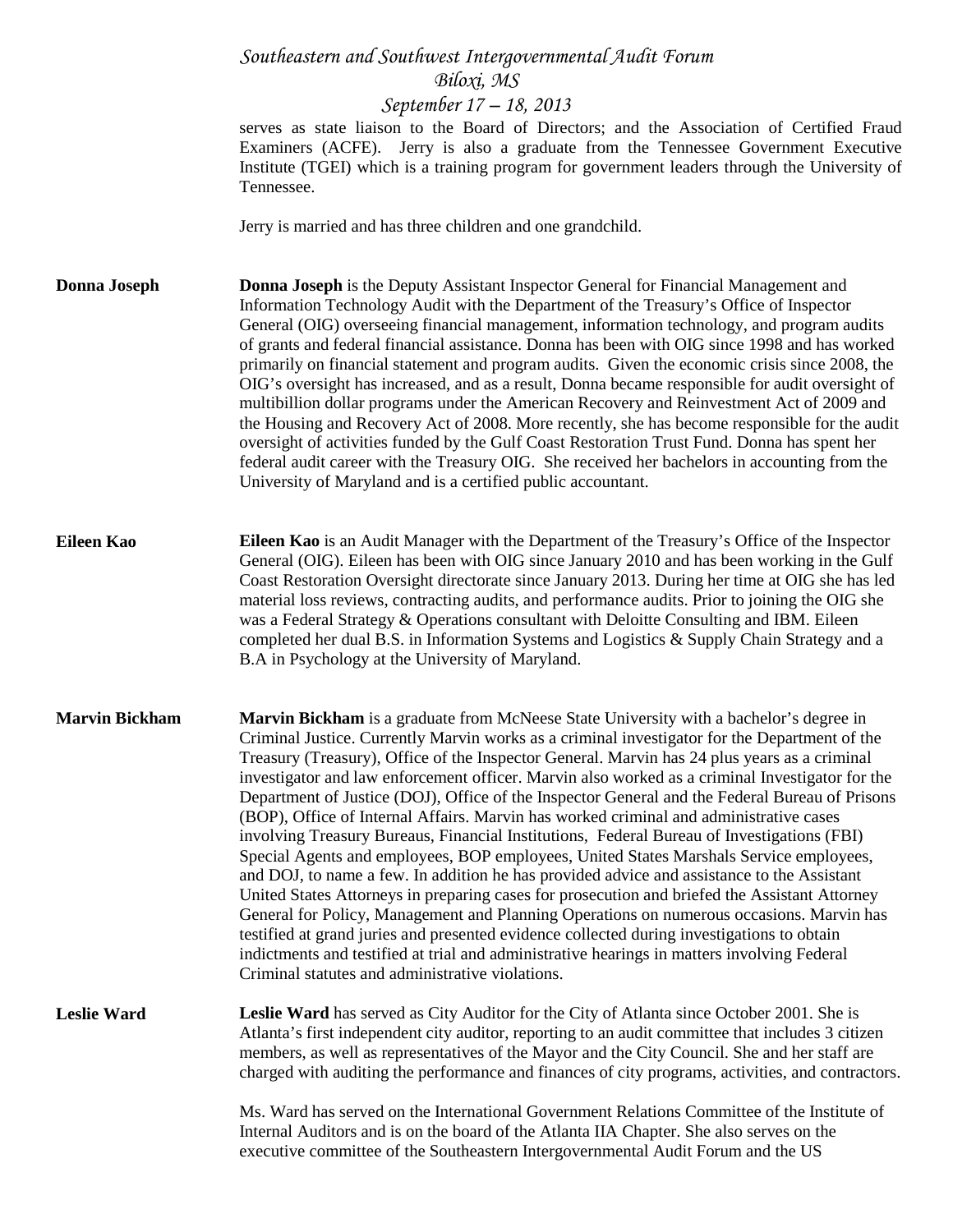|                                          | Southeastern and Southwest Intergovernmental Audit Forum<br>Biloxi, MS<br>September 17 - 18, 2013                                                                                                                                                                                                                                                                                                                                                                                                                                                                                                                                                                                                                                                                                                                                                                                                                                                                                                                                                                                                                                                                                                                                                                                                                                                              |
|------------------------------------------|----------------------------------------------------------------------------------------------------------------------------------------------------------------------------------------------------------------------------------------------------------------------------------------------------------------------------------------------------------------------------------------------------------------------------------------------------------------------------------------------------------------------------------------------------------------------------------------------------------------------------------------------------------------------------------------------------------------------------------------------------------------------------------------------------------------------------------------------------------------------------------------------------------------------------------------------------------------------------------------------------------------------------------------------------------------------------------------------------------------------------------------------------------------------------------------------------------------------------------------------------------------------------------------------------------------------------------------------------------------|
|                                          | Comptroller General's domestic working group. She is a past president of the Association of<br>Local Government Auditors and served on the Advisory Council on Government Auditing<br>Standards from 1999 through 2001.                                                                                                                                                                                                                                                                                                                                                                                                                                                                                                                                                                                                                                                                                                                                                                                                                                                                                                                                                                                                                                                                                                                                        |
|                                          | Ms. Ward was Deputy City Auditor for Kansas City, Missouri from 1991 to 2001, and<br>previously worked for the Tennessee Division of State Audit and the Vanderbilt Institute of<br>Public Policy Studies. She earned undergraduate and master's degrees in political science, as<br>well as an MBA. She is a Certified Internal Auditor and a Certified Government Audit<br>Professional (CGAP). She received the 2004 CGAP Highest Achievement Award from the IIA.                                                                                                                                                                                                                                                                                                                                                                                                                                                                                                                                                                                                                                                                                                                                                                                                                                                                                           |
| <b>Krista Baker-</b><br><b>Hernandez</b> | Krista Baker-Hernandez is a senior auditor with the Performance Audit Services of the<br>Louisiana Legislative Auditor's office. Krista has more than 12 years of public program<br>evaluation and performance audit experience. Before joining the Legislative Auditor's office,<br>she worked for Riverdale Park, Maryland as the deputy town administrator, and the Office of<br>Legislative Oversight for the Montgomery County Council in Rockville, Maryland.<br>In her capacity as a senior performance auditor, Krista acts as the auditor-in-charge for audits<br>dealing with economy, efficiency, and effectiveness of state programs and functions. During<br>her time with LLA, she has conducted audits and special projects on various topics, including<br>economic development, hurricane recovery, state retirement systems, workforce development,<br>contract management, and fiscal analysis of proposed legislation.<br>Krista has a Bachelor of Arts degree in Political Science from the University of Louisiana at<br>Lafayette, and a Master of Public Policy degree with a concentration on economic policy from<br>American University in Washington D.C. Krista is a Certified Internal Auditor and Certified<br>Government Auditing Professional. In addition, she has earned her Certification in Risk<br>Management Assurance. |
| <b>William Leonards</b>                  | William Leonards is a senior auditor in the performance audit division of the Louisiana Office<br>of the Legislative Auditor. William has 4 years of performance audit experience, all of which<br>have been with the Louisiana Legislative Auditor's Office.                                                                                                                                                                                                                                                                                                                                                                                                                                                                                                                                                                                                                                                                                                                                                                                                                                                                                                                                                                                                                                                                                                  |
|                                          | William is currently working on an audit of the Louisiana Department of Natural Resources -<br>Office of Conservation and their role in regulating oil and gas wells in the state of Louisiana.<br>Previous audits have included the Department of Economic Development and its administering<br>of Motion Picture Tax Credits, the Louisiana Special Education Center, and informational<br>reports on the state's cell phone usage/cost savings opportunities and state travel expenditures.                                                                                                                                                                                                                                                                                                                                                                                                                                                                                                                                                                                                                                                                                                                                                                                                                                                                 |
|                                          | William has a Bachelor of Arts degree in Geography, a minor in Business Administration, a<br>Bachelor of Science degree in Environmental Management Systems, and a Master of Business<br>Administration, with concentrations in Internal Audit and Chinese Business and Culture, from<br>Louisiana State University. William is a Certified Internal Auditor, a Certified Government<br>Auditing Professional, and has a Certification in Risk Management Assurance.                                                                                                                                                                                                                                                                                                                                                                                                                                                                                                                                                                                                                                                                                                                                                                                                                                                                                           |
| <b>Sam Atkinson</b>                      | Originally from New Orleans, Sam Atkinson began at Mississippi State University in 1987<br>after graduating from the Louisiana School for Math, Science and the Arts. At Mississippi State<br>she earned bachelors' degrees in History, Political Science, and Foreign Languages.<br>She<br>completed her Master's degree in Public Policy and Administration in 1996, while working full<br>time.                                                                                                                                                                                                                                                                                                                                                                                                                                                                                                                                                                                                                                                                                                                                                                                                                                                                                                                                                             |
|                                          | Over the last 25 years, her skills and knowledge have led her to work at such organizations as                                                                                                                                                                                                                                                                                                                                                                                                                                                                                                                                                                                                                                                                                                                                                                                                                                                                                                                                                                                                                                                                                                                                                                                                                                                                 |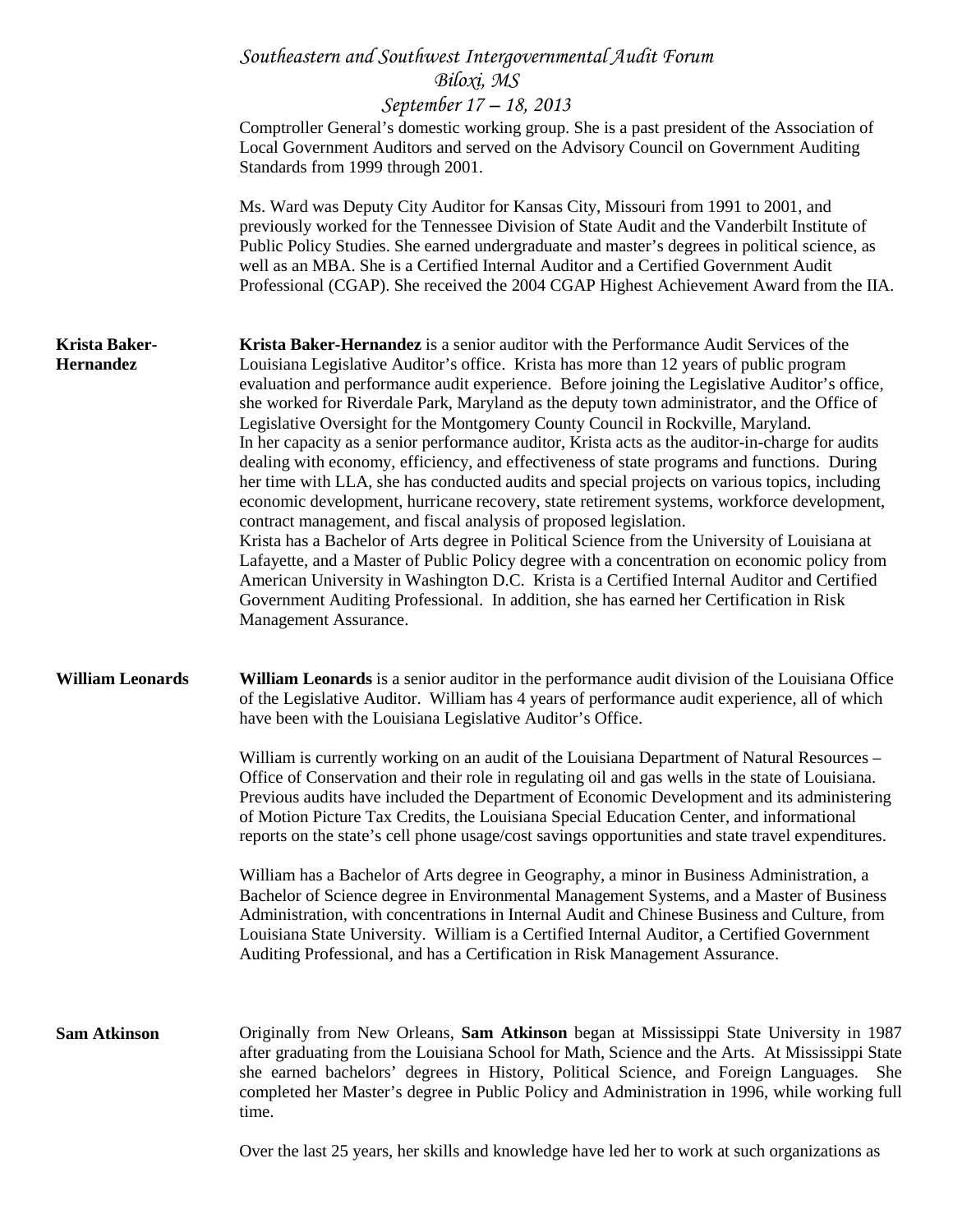- The Center for International Security and Strategic Studies (Senior Analyst),
- The National Security Agency (Russian Cryptography Program),
- The John C. Stennis Institute of Government (Senior Research Analyst),
- The Mississippi Municipal League (Director of Policy and Research), and most recently at
- The Mississippi Office of the State Auditor, where she serves as Director of Performance Audit.

At OSA, she and her staff work to improve efficiency and effectiveness in government through better performance and management using government performance audit standards. Based on requests from the State Auditor, the Legislature, the Governor, state agencies, and other government entities, she coordinates performance related reviews and audits of government programs.

Many topics, from the management and controls over the K-12 education system; federal program use in the State, performance based budgeting and management, economic development incentive auditing, health care accessibility and viability, and a wide variety of other topics are all part of her division's work. In addition, her division is responsible for validating the MS Adequate Education Program of funding that accounts for more than 40% of the State's general fund budget as well as data quality audits at the 152 school districts across the State.

Sam is married, has 7-year old twin boys and lives in Brandon, MS.

**Beth Pendergrass Elizabeth (Beth) Pendergrass** has been with the Tennessee Comptroller of the Treasury, Division of State Audit since 1985. She is a graduate of the University of North Carolina at Asheville, where she majored in history, classics, and political science. She received her master of public administration degree from the University of Tennessee. She is a certified information systems auditor, a certified fraud examiner, and a certified government financial manager. Ms. Pendergrass is currently an audit manager in the information systems group, where she focuses on data analytic techniques. She is a member of the Nashville Chapter of the Association of Government Accountants, the Middle Tennessee Chapter of the Information Systems Audit and Control Association, and is currently the secretary of the Middle Tennessee Chapter of the Association of Certified Fraud Examiners.

**David Ashley David Ashley** is the Director of IT Audit for the State of Mississippi with the Office of the State Auditor. David has over 30 years of experience on domestic and international levels in information technology auditing, operations, applications development, and technical support. In addition, he has been involved in numerous business continuity planning and disaster recovery projects. David graduated from Delta State University with a Master of Education in 1975 and Millsaps College with a Master of Business Administration in 2000. David is a Certified Information Systems Auditor, Certified Information Security Manager, Certified Business Continuity Professional, Certified HIPAA Professional , and is Certified in Risk and Information Systems Controls. In recent years he has served as Manager of IT Risk and Assurance for a major regional accounting firm, where he gained considerable experience in the areas of publically traded and private entities, healthcare, SAS70/SSAE 16, and regulatory compliance.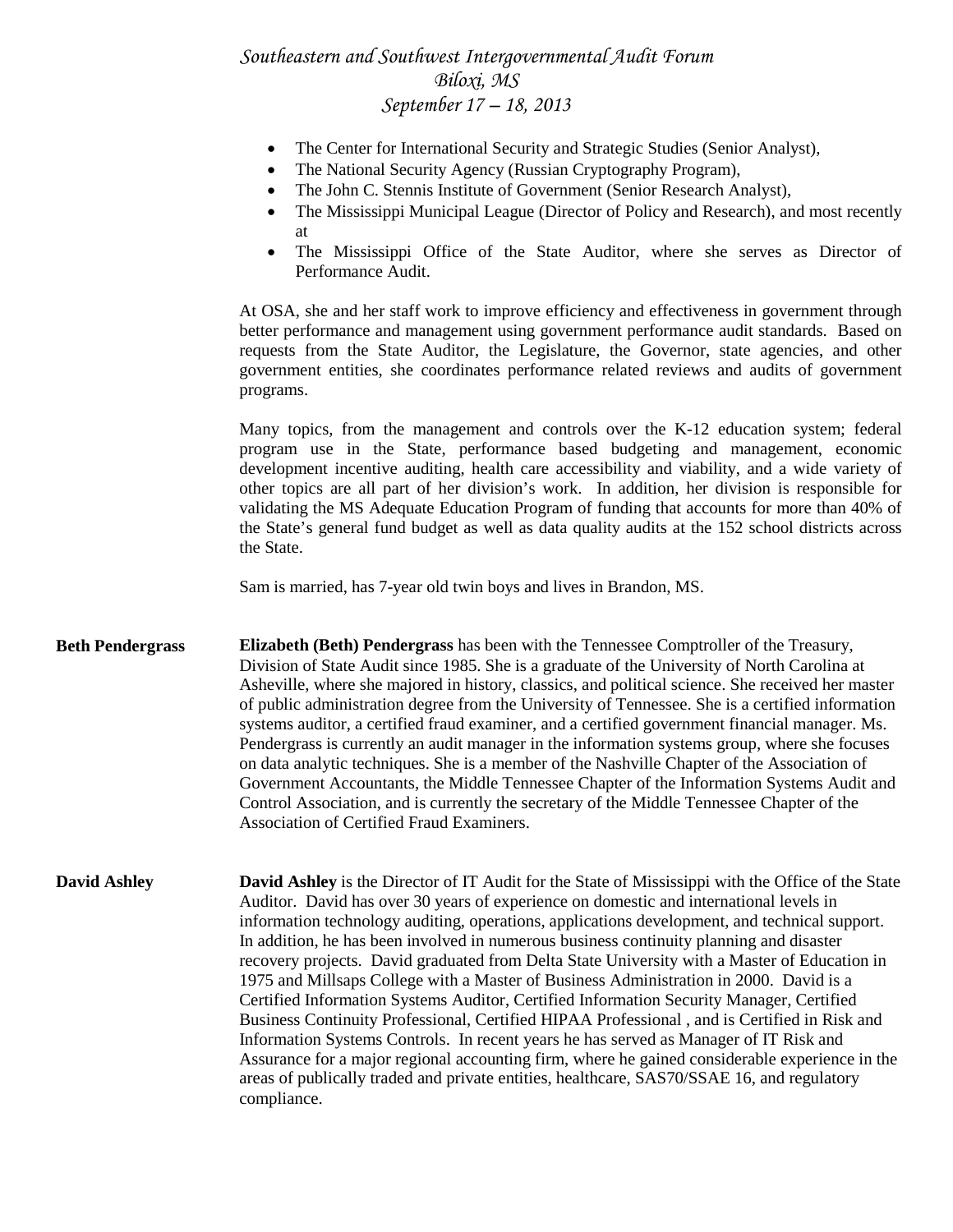|                            | Southeastern and Southwest Intergovernmental Audit Forum                                                                                                                                                                                                                                                                                                                                                                                                                                                                                                                                                                                                                                                                                                                             |
|----------------------------|--------------------------------------------------------------------------------------------------------------------------------------------------------------------------------------------------------------------------------------------------------------------------------------------------------------------------------------------------------------------------------------------------------------------------------------------------------------------------------------------------------------------------------------------------------------------------------------------------------------------------------------------------------------------------------------------------------------------------------------------------------------------------------------|
|                            | Biloxi, MS                                                                                                                                                                                                                                                                                                                                                                                                                                                                                                                                                                                                                                                                                                                                                                           |
|                            | September 17 - 18, 2013                                                                                                                                                                                                                                                                                                                                                                                                                                                                                                                                                                                                                                                                                                                                                              |
| <b>Melinda Crutchfield</b> | Melinda Crutchfield is the Department of Audit Training Officer for the State of Tennessee<br>Office of the Comptroller of the Treasury. Prior to becoming the Training Officer, Melinda<br>served as a Legislative Audit Investigator for the Comptroller's Special Investigations Unit for<br>15 years investigating allegations of complex fraud, waste, and abuse of public funds and<br>property.                                                                                                                                                                                                                                                                                                                                                                               |
|                            | Over the course of her career in state government, Melinda has provided specialized training<br>across the country on matters related to fraud and fraud auditing, interviewing and interrogation<br>techniques, rapport building, behavioral analysis, and detecting and identifying deceptive<br>behavior.                                                                                                                                                                                                                                                                                                                                                                                                                                                                         |
|                            | Melinda has a bachelor's degree in political science and a master's degree in criminal justice,<br>both from Middle Tennessee State University, and has been a Certified Fraud Examiner for over<br>14 years. A graduate of the Tennessee Government Management Institute, she currently serves<br>as president of the Middle Tennessee Chapter of Certified Fraud Examiners and is a member of<br>both the National Association of Certified Fraud Examiners and the Association of Government<br>Accountants.                                                                                                                                                                                                                                                                      |
|                            | Melinda has served on boards for the Wilson County Boys and Girls Club, the Wilson County<br>HeadStart School Program, and the Lebanon/Wilson County Chamber of Commerce. She has<br>also served on the Wilson County Black History Committee and is a charter member of<br>Leadership Wilson.                                                                                                                                                                                                                                                                                                                                                                                                                                                                                       |
|                            | Awarded the Lebanon High School Distinguished Alumni Award for Public Service Melinda<br>has been the recipient of the Instructor of the Year Award for the Department of Audit for 2004,<br>2006, 2008, and 2011.                                                                                                                                                                                                                                                                                                                                                                                                                                                                                                                                                                   |
| <b>Wayne McElrath</b>      | Wayne McElrath joined the Government Accountability Office (GAO), Forensic Audit and<br>Investigative Service (FAIS) team, Washington, DC in 2011. As the Director of Investigations,<br>Mr. McElrath is responsible for conducting proactive and reactive investigations relative to<br>allegations of fraud, waste, and abuse in federally funded programs.                                                                                                                                                                                                                                                                                                                                                                                                                        |
|                            | Prior to joining the GAO, he served as the Acting Assistant Inspector General for Investigations<br>with the Environmental Protection Agency (EPA), Office of Inspector General (OIG). In that<br>role, he implemented outreach and education efforts and coordinated responses to allegations of<br>fraud, waste, and abuse associated with EPA programs and the American Recovery and<br>Reinvestment Act, and provided managerial direction to national geographically dispersed<br>investigative organizations. From 2000 to 2008, he served as a Supervisory Special Agent in<br>numerous capacities with the United States Postal, Office of Inspector General, providing<br>oversight of the investigative component's financial, operational, and human resource activities. |
|                            | Prior to the USPS OIG, Mr. McElrath worked as a Senior Special Agent with the United States<br>Customs Service, the forerunner to the Department of Homeland Security, Office of Homeland<br>Security Investigations. In this role, he conducted and managed Organized Crime and Drug<br>Enforcement Task Force investigations, which led to numerous arrests of individuals and the<br>seizures of assets from those engaged in international narcotics smuggling and money<br>laundering. Moreover, he served as a field-training officer to new criminal investigators, as well<br>as provided them with guidance relative to the application of law enforcement techniques,<br>undercover operations, and agency policies and procedures.                                        |
|                            | He holds Bachelors of Science in Criminology and Criminal Justice from the University of<br>Missouri - St. Louis with minors in psychology and sociology. Additionally, he is a Harvard                                                                                                                                                                                                                                                                                                                                                                                                                                                                                                                                                                                              |